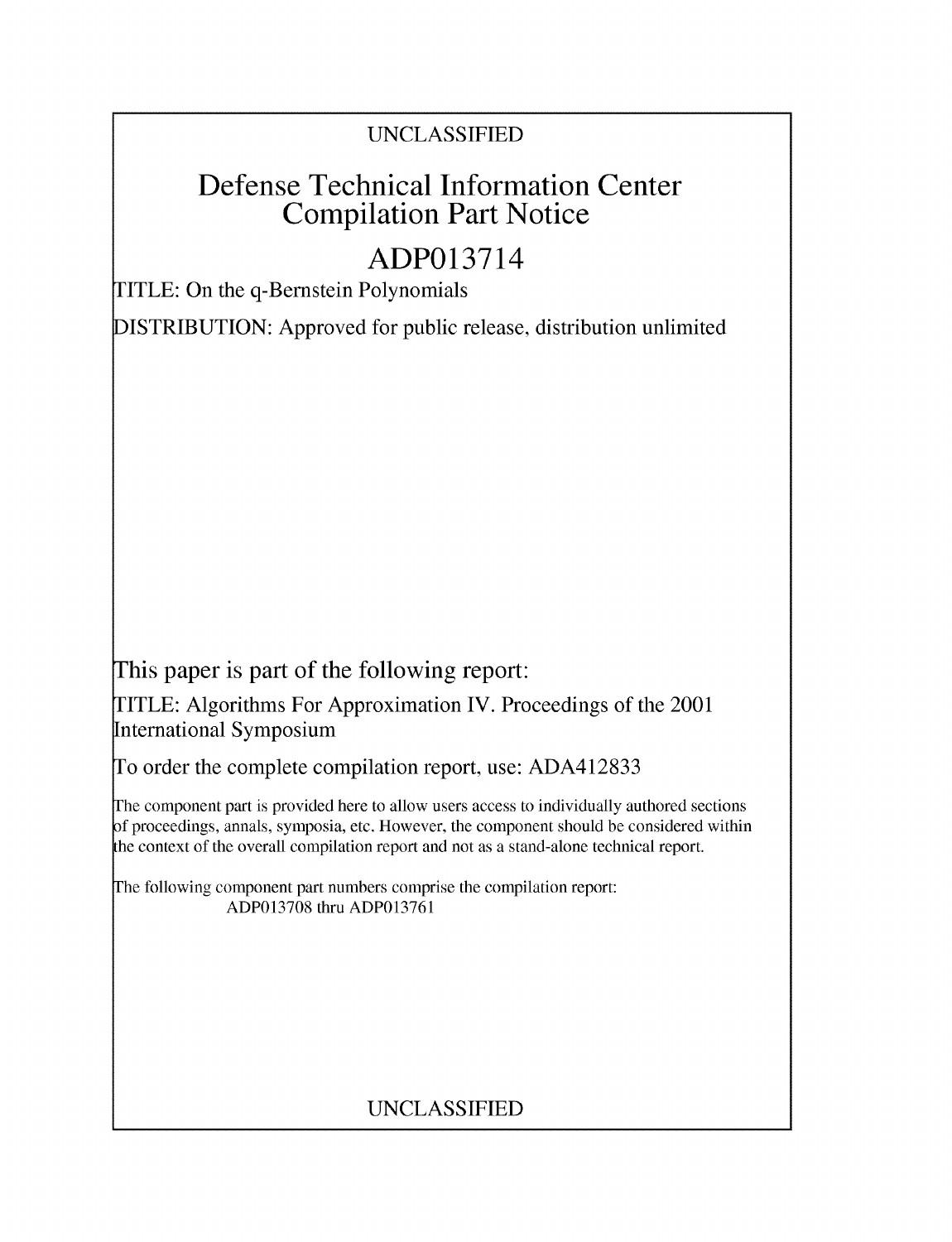### On the q-Bernstein polynomials

#### **Halil Oruc and Necibe Tuncer**

*Department of Mathematics, Dokuz Eyliil University, Tinaztepe Kampisii 35160 Buca fzmir, Thrkey* halil.oruc@deu.edu.tr, necibe.tuncer@deu.edu.tr

### Abstract

We discuss here recent developments on the convergence of the  $q$ -Bernstein polynomials B<sub>n</sub>f which replaces the classical Bernstein polynomial with a one parameter family of polynomials. In addition, the convergence of iterates and iterated Boolean sum of **q-**Bernstein polynomial will be considered. Moreover a  $q$ -difference operator  $\mathcal{D}_q f$  defined by  $\mathcal{D}_q f = f[x, qx]$  is applied to q-Bernstein polynomials. This gives us some results which complement those concerning derivatives of Bernstein polynomials. It is shown that, with the parameter  $0 < q \leq 1$ , if  $\Delta^k f_r \geq 0$  then  $\mathcal{D}_q^k B_n f \geq 0$ . If  $f$  is monotonic so is  $\mathcal{D}_q B_n f$ . If *f* is convex then  $\mathcal{D}_a^2 B_n f \geq 0$ .

#### **1 Introduction**

First we begin **by** introducing some notations to be used. For any fixed real number  $q > 0$ , the *q*-integer [k] is defined as

$$
[k] = \begin{cases} (1 - q^k)/(1 - q), & q \neq 1, \\ k, & q = 1, \end{cases}
$$

for all positive integer *k.* The term Gaussian coefficient is also used, since they were first studied by Gauss (see Andrews [1]).

Let  $p(N, M, n)$  denote the number of partitions of a positive integer *n* into at most M parts, each less than or equal to *N*. Then the Gaussian polynomial,  $G(N, M, n)$ , appears as the generating function

$$
G(N, M, n) = \begin{bmatrix} N+M \\ M \end{bmatrix} = \sum_{n \geq 0} p(N, M, n) q^n.
$$

Note that  $\begin{bmatrix} n \\ k \end{bmatrix}$  defined by

$$
\begin{bmatrix} n \\ k \end{bmatrix} = \begin{cases} \frac{[n]!}{[r]! [n-k]!}, & n \ge k \ge 0, \\ 0, & \text{otherwise}, \end{cases}
$$

where  $[n] = [n][n-1] \cdots [1]$  with  $[0]! = 1$ , is called Gaussian polynomial (or q-binomial coefficient) since it is a polynomial in q with the degree  $(n - k)k$ . The q-binomial coeffi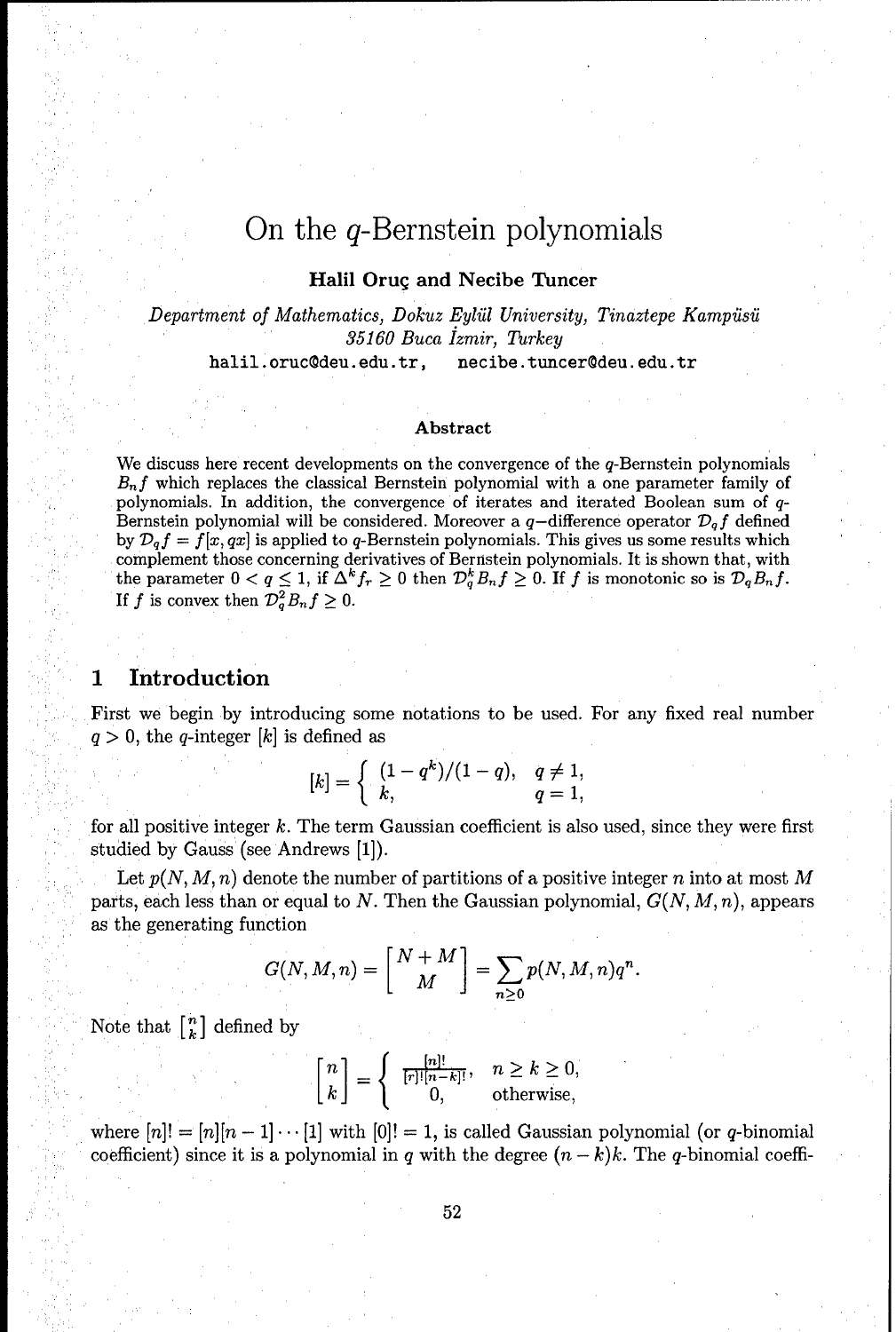*On the q-Bernstein polynomials* **53**

cients satisfy the recurrence relations,

$$
\begin{bmatrix} n+1 \\ k \end{bmatrix} = q^{n-k+1} \begin{bmatrix} n \\ k-1 \end{bmatrix} + \begin{bmatrix} n \\ k \end{bmatrix}
$$
 (1.1)

and

$$
\begin{bmatrix} n+1 \\ k \end{bmatrix} = \begin{bmatrix} n \\ k-1 \end{bmatrix} + q^k \begin{bmatrix} n \\ k \end{bmatrix}.
$$
 (1.2)

The following Euler identity can be verified using the recurrence relation (1.1) by induction that

$$
(1+x)(1+qx)\cdots(1+q^{k-1}x) = \sum_{r=0}^{k} q^{r(r-1)/2} \begin{bmatrix} k \\ r \end{bmatrix} x^r.
$$
 (1.3)

Phillips [8] introduced a generalization of Bernstein polynomials (q-Bernstein polynomials) in terms of  $q$ -integers

$$
B_n(f;x) = \sum_{r=0}^n f_r \binom{n}{r} x^r \prod_{s=0}^{n-r-1} (1 - q^s x), \qquad (1.4)
$$

where  $f_r = f\left(\frac{[r]}{[n]}\right)$  and an empty product denotes 1. When  $q = 1$  the (1.4) reduces the classical Bernstein polynomials. The  $B_n(f; x)$  generalizes many properties of classical Bernstein polynomials. Firstly, generalized Bernstein polynomials satisfy the end point interpolation

 $B_n(f; 0) = f(0), \quad B_n(f; 1) = f(1).$ 

Phillips [8] also states the generalization of well known forward difference form (see Davis **[3])** of the classical Bernstein polynomials by the following theorem.

Theorem **1.1** *The generalized Bernstein polynomial, defined by (1.4), may be expressed in the q-difference form*

$$
B_n(f;x) = \sum_{r=0}^n \binom{n}{r} \Delta^r f_0 x^r \tag{1.5}
$$

*where*  $\Delta^r f_i = \Delta^{r-1} f_{i+1} - q^{r-1} \Delta^{r-1} f_i$  for  $r \ge 1$  and  $\Delta^0 f_i = f_i$ . It is easily verified by induction that  $q$ -differences satisfy

$$
\Delta^r f_i = \sum_{k=0}^r (-1)^k q^{k(k-1)/2} \begin{bmatrix} r \\ k \end{bmatrix} f_{r+i-k}.
$$
 (1.6)

Using the  $q$ -difference form of the  $q$ -Bernstein polynomials  $(1.5)$ , one may show that q-Bernstein polynomials reproduce linear functions, since  $B_n(1; x) = 1$ ;  $B_n(x; x) = x$ .

#### **2 Convergence**

In the discussion of the uniform convergence of the q-Bernstein operator, the Bohman-Korovkin Theorem (see Cheney [2]) is used as in the classical case. The Bohman-Korovkin Theorem states that for a *linear monotone* operator  $\mathcal{L}_n$ , the convergence of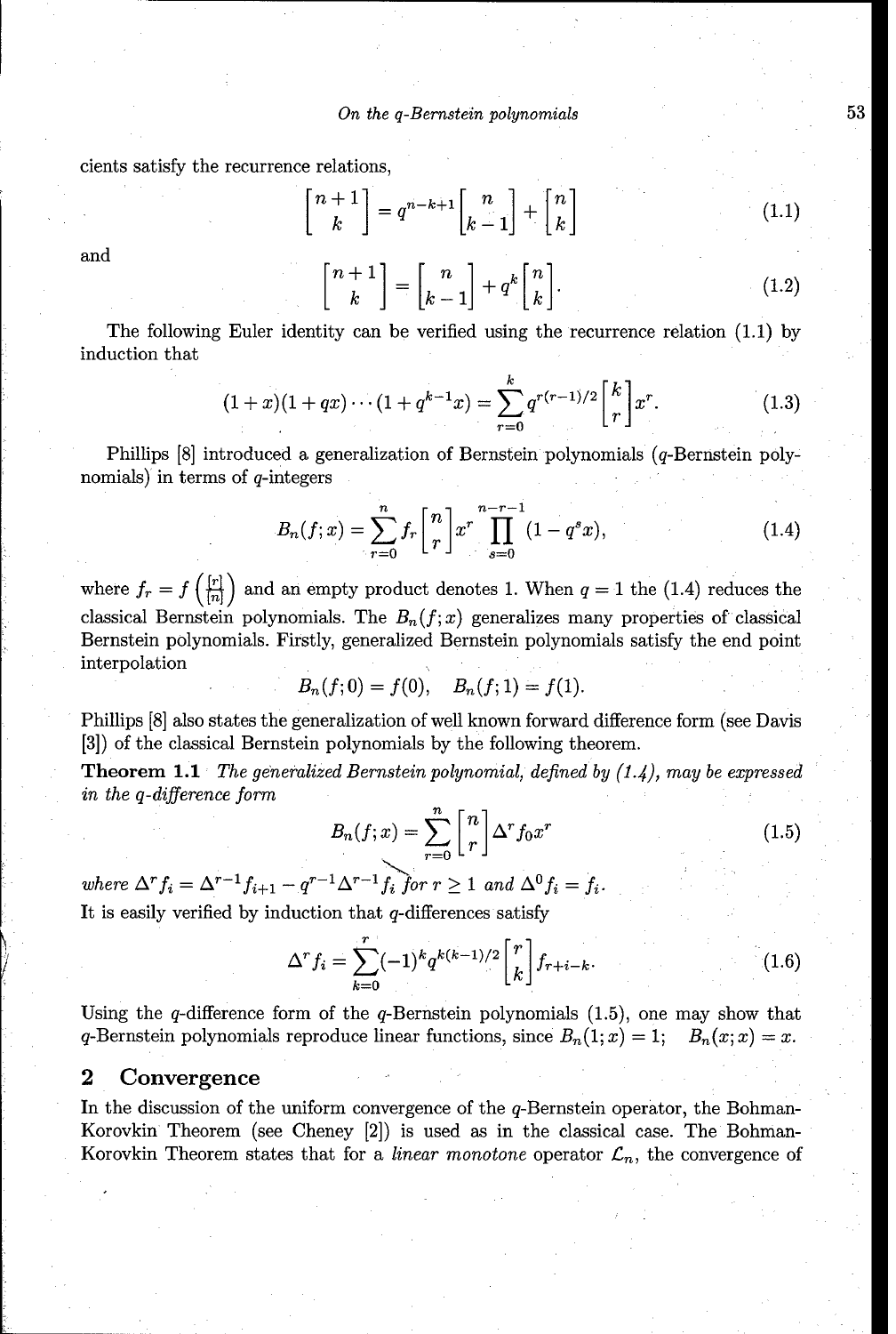#### 54 *Halil Orug and Necibe Tuncer*

 $\mathcal{L}_n f \to f$  for  $f(x) = 1, x, x^2$  is sufficient for the sequence of operators  $\mathcal{L}_n$  to have the uniform convergence property  $\mathcal{L}_n f \to f$ ,  $\forall f \in C[0,1]$ . Observe that the q-Bernstein operator is a *monotone linear* operator for  $0 < q \leq 1$ . For a fixed value of q with  $0 < q < 1$ 

$$
[n]\to \frac{1}{1-q} \quad as \quad n\to \infty.
$$

Notice that, since  $B_n(x^2; x) = x^2 + \frac{x(1-x)}{|n|}$ ,  $B_n(x^2; x)$  does not converge to  $x^2$ . Phillips  $[8]$  studies the uniform convergence of  $q$ -Bernstein polynomial.

**Theorem 2.1** Let  $q = q_n$  satisfy  $0 < q_n < 1$  and let  $q_n \to 1$  as  $n \to \infty$ . Then,

$$
B_n(f; x) \to f(x), \quad \forall f(x) \in C[0, 1].
$$

The degree of q-Bernstein approximation to a bounded function on  $[0, 1]$  may be described in terms of the *modulus of continuity* with the following theorem.

Theorem 2.2 *If f is bounded on* **[0,** 1] *and Bnf denotes the generalized Bernstein operator associated with f defined by (1.4), then*

$$
||f - B_n f||_{\infty} \leq \frac{3}{2} \omega(1/ [n]^{1/2}).
$$

An error estimate for the convergence of q-Bernstein polynomials is given in Phillips **[8]** by the Voronvskaya type theorem.

**Theorem 2.3** Let f be bounded on  $[0,1]$  and let  $x_0$  be a point of  $[0,1]$  at which  $f''(x_0)$ *exists. Further, let*  $q = q_n$  *satisfy*  $0 < q_n < 1$  *and let*  $q_n \to 1$  *as*  $n \to \infty$ . Then the rate *of convergence of the sequence of generalized Bernstein polynomials is governed by*

$$
\lim_{n\to\infty} [n](B_n(f;x_0)-f(x_0))=\frac{1}{2}x_0(1-x_0)f''(x_0).
$$

It is well known that the classical Bernstein polynomials  $B_n f$  provide simultaneous approximation of the function and its derivatives. That is if  $f \in C^p[0,1]$ , then

$$
\lim_{n\to\infty}B_n^{(p)}(f;x)=f^{(p)}(x)
$$

uniformly on  $[0, 1]$ . It is worthwhile to examine if this property hold for q-Bernstein polynomials. Phillips [7] proved that the *pth* derivative of q-Bernstein polynomials converges uniformly on  $[0, 1]$  to the  $p^{th}$  derivative of f under some restrictions of the parameter q. This property results from the generalization of the following theorem.

**Theorem 2.4** Let  $f \in C^1[0,1]$  and let the sequence  $(q_n)$  be chosen so that the sequence  $(\epsilon_n)$  converges to zero from above faster than  $(1/3^n)$ , where

$$
\epsilon_n=\frac{n}{1+q_n+q_n^2+\cdots+q_n^{n-1}}-1.
$$

Then the sequence of derivatives of the generalized Bernstein polynomials,  $B'_n f$ , con*verges uniformly on* [0, 1] *to*  $f'(x)$ .

Up to now the convergence of  $q$ -Bernstein polynomials is examined by taking a sequence  $q = q_n$  such that  $q_n \to 1$  as  $n \to \infty$ . In the recent developments, the convergence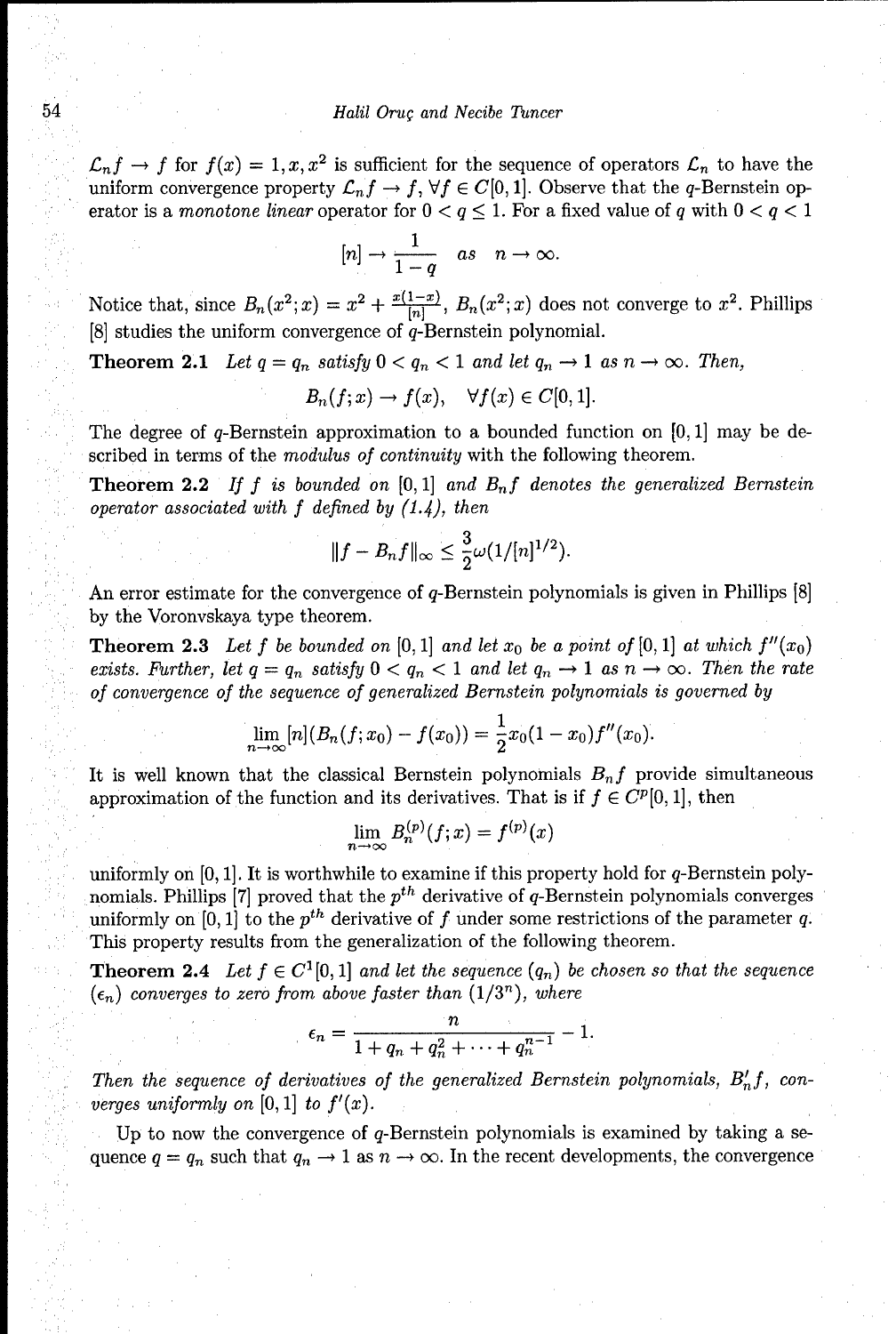#### *On the q-Bernstein polynomials* **55**

of q-Bernstein polynomials is examined for fixed real  $q$ ,  $0 < q < 1$  and for  $q \ge 1$ . It is proved in Oruç and Tuncer [6] that for a fixed  $q$ ,  $0 < q < 1$ , the uniform convergence holds if and only if *f* is linear on the interval [0, 1]. Moreover, if  $q \ge 1$ ,  $B_nf \to f$  as  $n \to \infty$  if f is a polynomial.

**Theorem 2.5** Let  $q \geq 1$  be a fixed real number. Then, for any polynomial p.

$$
\lim_{n\to\infty}B_n(p;x)=p(x).
$$

For any fixed integer *i*, the q-Bernstein polynomials of monomials (see Goodman et. *al.* [4]) can be written explicitly as

$$
B_n(x^i; x) = \sum_{j=0}^i \lambda_j \ [n]^{j-i} S_q(i, j) x^j, \tag{2.1}
$$

where

$$
\lambda_j = \prod_{r=0}^{j-1} \left( 1 - \frac{[r]}{[n]} \right),
$$

an empty product denotes 1, and

$$
S_q(i,j) = \frac{1}{[j]! \; q^{j(j-1)/2}} \sum_{r=0}^j (-1)^r q^{r(r-1)/2} \begin{bmatrix} j \\ r \end{bmatrix} [j-r]^i, \quad 0 \le i \le j,
$$
 (2.2)

is the Stirling polynomial of second kind. Thus for any polynomial  $p$  of degree  $m$ , one may write

$$
B_n(p;x) = \mathbf{a}^T \mathbf{A} \mathbf{x},\tag{2.3}
$$

where a is the vector whose elements are the coefficients of p, A is an  $(m+1) \times (m+1)$ lower triangular matrix with the elements

$$
a_{i,j} = \begin{cases} \lambda_j [n]^{j-i} S_q(i,j), & 0 \le j \le i, \\ 0, & i < j, \end{cases}
$$
 (2.4)

and  $x$  is the vector whose elements form the standard basis for the space of polynomials *Pm* of degree *m.*

Lemma 2.1 *Let 0 < q < 1 be a fixed real number. Then*

$$
\lim_{n \to \infty} B_n(p; x) = p(x)
$$

*if and only if p(x) is linear.*

This lemma can be generalized for any function  $f \in C[0, 1]$ .

**Theorem 2.6** Let  $0 < q < 1$  be a fixed real number and  $f \in C[0,1]$ . Then

$$
\lim_{n\to\infty}B_n(f;x)=f(x)
$$

*if and only if*  $f(x)$  *is linear.*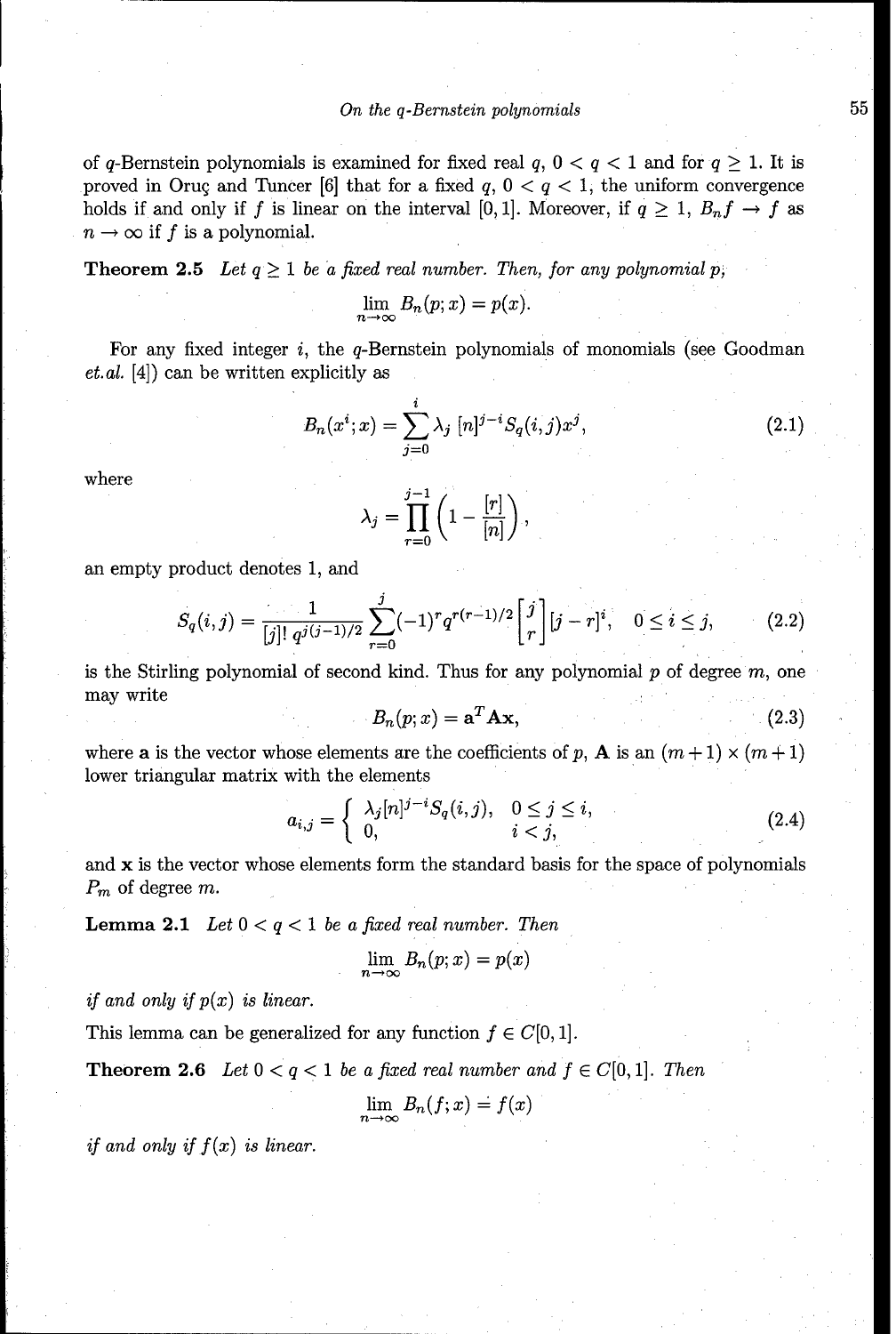#### **3** The iterates

The iterates of classical Bernstein polynomials were first studied by Kelisky and Rivlin [5]. The authors proved that iterates of Bernstein polynomials converge to linear end point interpolants on [0, **1].** Several generalization of the result due to Kelisky and Rivlin has been considered by many authors; see Sevy [9] and Wenz [10]. The recent result is the convergence of iterates of generalized Bernstein polynomials. It is proved in Oruç and Tuncer **[6]** that the q-Bernstein polynomials do preserve the convergence property of iterates of classical Bernstein polynomial. The iterates of generalized Bernstein polynomial are defined by

$$
B_n^{M+1}(f;x) = B_n(B_n^M(f;x);x), \quad M = 1,2,\ldots,
$$
\n(3.1)

where  $B_n^1(f; x) = B_n(f; x)$ .

**Theorem 3.1** *Let*  $q \geq 0$  *be a fixed real number. Then* 

$$
\lim_{M \to \infty} B_n^M(f; x) = f(0) + (f(1) - f(0))x.
$$
\n(3.2)

Let *A* and *B* be operators then the Boolean sum of *A* and *B* is defined to be

$$
\mathcal{A}\oplus B=\mathcal{A}+B-\mathcal{A}\circ B.
$$

We will be concerned with iterated Boolean sums of the generalized Bernstein polynomials in the form  $B_n \oplus B_n \oplus \cdots \oplus B_n$  and will denote such an M-fold Boolean sum of the generalized Bernstein operators by  $\oplus^M B_n$ . Sevy [9] and Wenz [10] proved that the limit of iterated Boolean sums of Bernstein polynomials is the interpolation polynomial with respect to the nodes  $(\frac{i}{n}, f(\frac{i}{n}))$   $i = 0, \ldots, n$  as  $M \to \infty$ . The second theorem of this section will give a result for the convergence of iterates of Boolean sums of generalized Bernstein polynomials. It is proved in Oruç and Tuncer [6] that the iterates of Boolean sums of q-Bernstein polynomials converge to the interpolating polynomial at the nodes  $\left(\frac{[i]}{[n]},f\left(\frac{[i]}{[n]}\right)\right).$ 

**Theorem 3.2** *The iterated Boolean sum of the q-Bernstein operator*  $\oplus^M B_n(f; x)$  associated with the function  $f(x) \in C[0,1]$  converges to the interpolating polynomial  $L_n f$ *of degree n of f(x) at the points*  $x_i = [i]/[n], \quad i = 0, 1, \ldots, n$ *.* 

### 4 A difference operator  $\mathcal{D}_q$  on generalized Bernstein polynomials

Given any function  $f(x)$  and  $q \in R$  we define the operator  $\mathcal{D}_q$ 

$$
\mathcal{D}_q f(x) = \frac{f(qx) - f(x)}{qx - x}.\tag{4.1}
$$

Thus  $\mathcal{D}_q f(x)$  is simply a divided difference,  $\mathcal{D}_q f(x) = f(x, qx)$ . Note that, for a function *f* and non-negative integer *k*

$$
f[x,qx,\ldots,q^k x]=\frac{1}{[k]!}\mathcal{D}_q^kf(x).
$$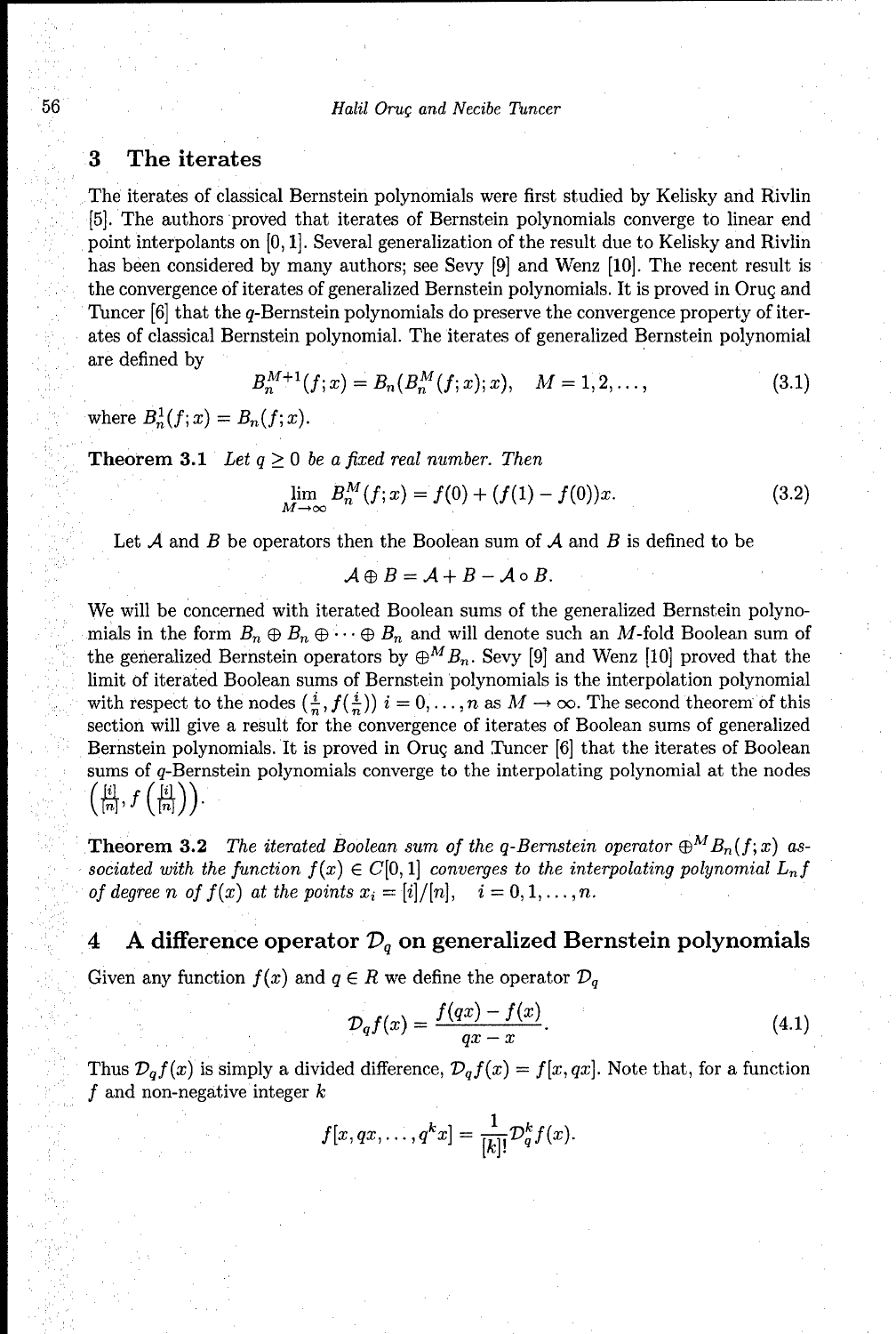**Theorem 4.1** *For any integer*  $0 \leq k \leq n$ ,

$$
\mathcal{D}_q^k B_n(f; x) = [n] \cdots [n-k+1] \sum_{r=0}^{n-k} \Delta^k f_r \left[ \begin{array}{c} n-k \\ r \end{array} \right] x^r \prod_{s=k}^{n-r-1} (1 - q^s x)
$$

Proof: Recall the q-difference form of generalized Bernstein polynomials (1.5) and apply the operator  $\mathcal{D}_q$  to  $B_n(f; x)$  repeatedly k times to get,

$$
\mathcal{D}_q^k B_n(f; x) = \sum_{r=0}^{n-k} \frac{[n]!}{[n-k-r]![r]!} \Delta^{k+r} f_0 x^r.
$$
 (4.2)

It will be useful to express  $\Delta^{k+r}$  in terms of  $\Delta^k$ . One may prove by induction on *m* that, for  $0 \leq m \leq n - k$  we may write

$$
\Delta^{m+k} f_i = \sum_{t=0}^m (-1)^t q^{t(t+2t-1)/2} \begin{bmatrix} m \\ t \end{bmatrix} \Delta^k f_{m+i-t}
$$

Now applying the latter identity to (4.2) gives

$$
\mathcal{D}_q^k B_n(f; x) = \sum_{r=0}^{n-k} \sum_{t=0}^r (-1)^t q^{t(t+2k-1)/2} \frac{[n]!}{[n-k-r]! [r]!} \begin{bmatrix} r \\ t \end{bmatrix} \Delta^k f_{r-t} x^r.
$$
 (4.3)

Writing  $m = r - t$ 

$$
\frac{[n]!}{[n-k-m-t]![m+t]!}\begin{bmatrix}m+t\\t\end{bmatrix} = \frac{[n]!}{[n-k-m]![m]!}\begin{bmatrix}n-k-m\\t\end{bmatrix}
$$
(4.4)

and putting  $(4.4)$  in  $(4.3)$  we obtain

$$
\mathcal{D}_q^k B_n(f;x) = \sum_{m=0}^{n-k} \frac{[n]!}{[n-k-m]![m]!} \Delta^k f_m x^m \sum_{t=0}^{n-k-m} (-1)^t q^{t(t+2k-1)/2} \begin{bmatrix} n-k-m \\ t \end{bmatrix} x^t.
$$

Now, it can be easily derived from generalized binomial expansion  $(1.3)$ , on replacing x by  $q^k x$ , that

$$
\prod_{t=k}^{n-m-1} (1 - q^t x) = \sum_{t=0}^{n-k-m} (-1)^t q^{t(t+2k-1)/2} \begin{bmatrix} n-k-m \\ t \end{bmatrix} x^t
$$

This completes the proof.

From Theorem 4.1 we see that, with  $0 < q \le 1$ , if  $\Delta^k f_r \ge 0$  for  $0 \le r \le n - k$  then From Theorem 4.1 we see that, with  $0 \le q \le 1$ , if  $\Delta^n f_r \ge 0$  for  $0 \le r \le n - \kappa$  then  $D^b_{\sigma} B_n(f; x) \ge 0$ . If *f* is convex on  $0 \le x \le 1$  then  $D^2_{\sigma} B_n(f; x) \ge 0$  for  $0 < q \le 1$ . If *f* is increasing then  $\mathcal{D}_{q}B_{n}(f; x) \geq 0$ , for  $0 < q \leq 1$ .

Acknowledgment: The second author is supported from the Institute of Natural and Applied Sciences of D.E.U. and this research is partially supported by the grant AFS 0922.20.01.02.